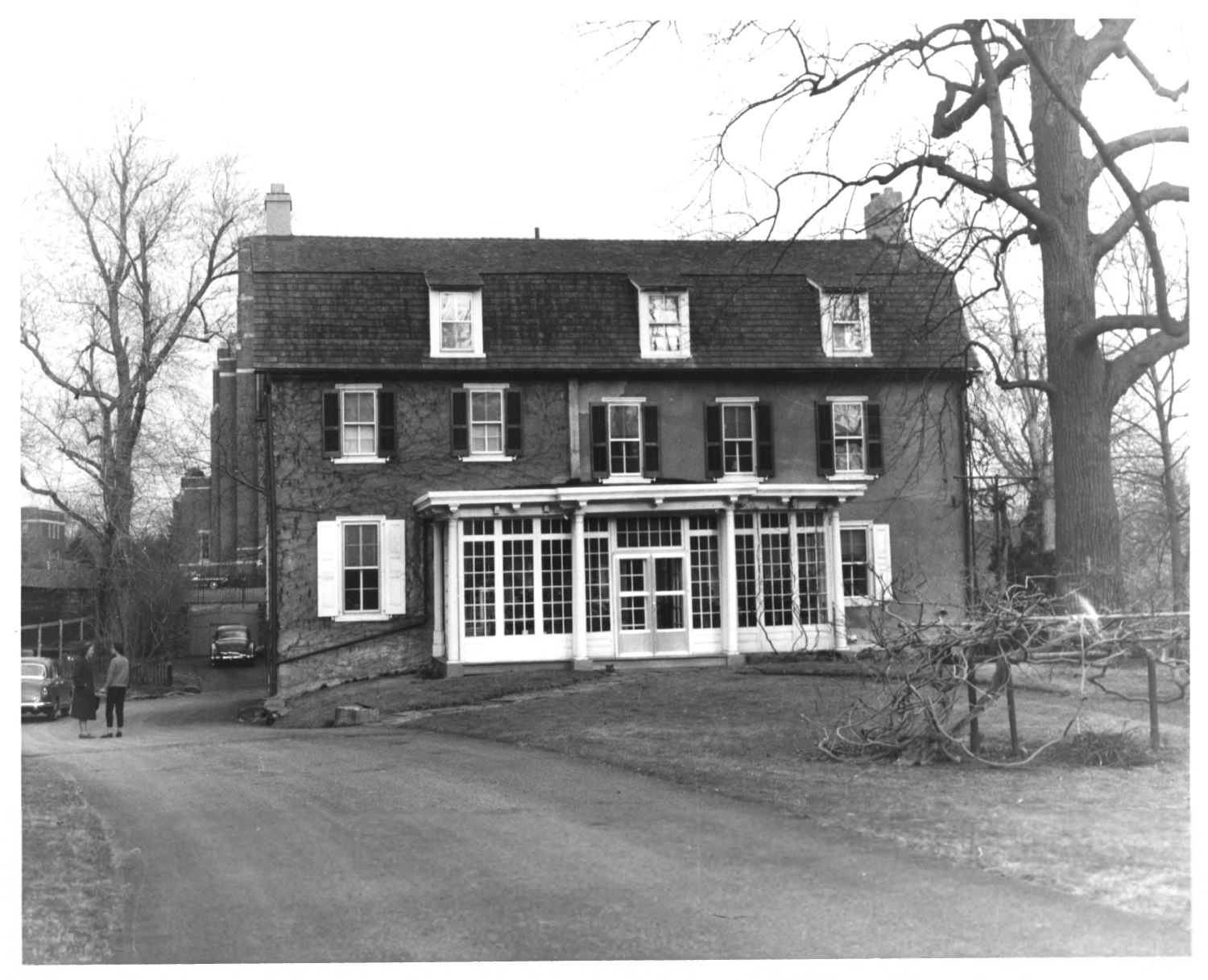| Form No. 10-301a<br>(7/72) |                                                                                                                         | UNITED STATES DEPARTMENT OF THE INTERIOR<br>NATIONAL PARK SERVICE<br>NATIONAL REGISTER OF HISTORIC PLACES |  |                                       | <b>STATE</b><br>Pennsylvania<br>COUNTY<br>Philadelphia |      |  |  |  |  |
|----------------------------|-------------------------------------------------------------------------------------------------------------------------|-----------------------------------------------------------------------------------------------------------|--|---------------------------------------|--------------------------------------------------------|------|--|--|--|--|
|                            |                                                                                                                         | <b>PROPERTY PHOTOGRAPH FORM</b>                                                                           |  |                                       | FOR NPS USE ONLY                                       |      |  |  |  |  |
| $\sim$                     |                                                                                                                         | (Type all entries - attach to or enclose with photograph)                                                 |  |                                       | <b>ENTRY NUMBER</b>                                    | DATE |  |  |  |  |
| z                          | 1. NAME                                                                                                                 |                                                                                                           |  |                                       |                                                        |      |  |  |  |  |
| $\circ$                    |                                                                                                                         | COMMON: "Belfield"                                                                                        |  |                                       |                                                        |      |  |  |  |  |
|                            |                                                                                                                         | AND/OR HISTORIC: Charles Willson Peale House, "Belfield"                                                  |  |                                       |                                                        |      |  |  |  |  |
|                            |                                                                                                                         | 2. LOCATION                                                                                               |  |                                       |                                                        |      |  |  |  |  |
| $\mathbf C$                |                                                                                                                         | STREET AND NUMBER:<br>2100 Clarkson Avenue                                                                |  |                                       |                                                        |      |  |  |  |  |
| $\Rightarrow$<br>$\alpha$  | CITY OR TOWN:<br>Philadelphia                                                                                           |                                                                                                           |  |                                       |                                                        |      |  |  |  |  |
| ⊢<br>S                     | STATE:<br>Pennsylvania                                                                                                  |                                                                                                           |  | COUNTY:<br>CODE<br>Philadelphia<br>42 |                                                        |      |  |  |  |  |
| Z                          | 3. PHOTO REFERENCE<br>PHOTO CREDIT: National Parks<br>1964<br>DATE OF PHOTO:<br>NEGATIVE FILED AT:<br>Washington Office |                                                                                                           |  |                                       |                                                        |      |  |  |  |  |
| ш<br>ш                     |                                                                                                                         |                                                                                                           |  |                                       |                                                        |      |  |  |  |  |
|                            | <b>4. IDENTIFICATION</b><br>DESCRIBE VIEW, DIRECTION, ETC.<br>West Facade, Belfield                                     |                                                                                                           |  |                                       |                                                        |      |  |  |  |  |
|                            |                                                                                                                         |                                                                                                           |  |                                       |                                                        |      |  |  |  |  |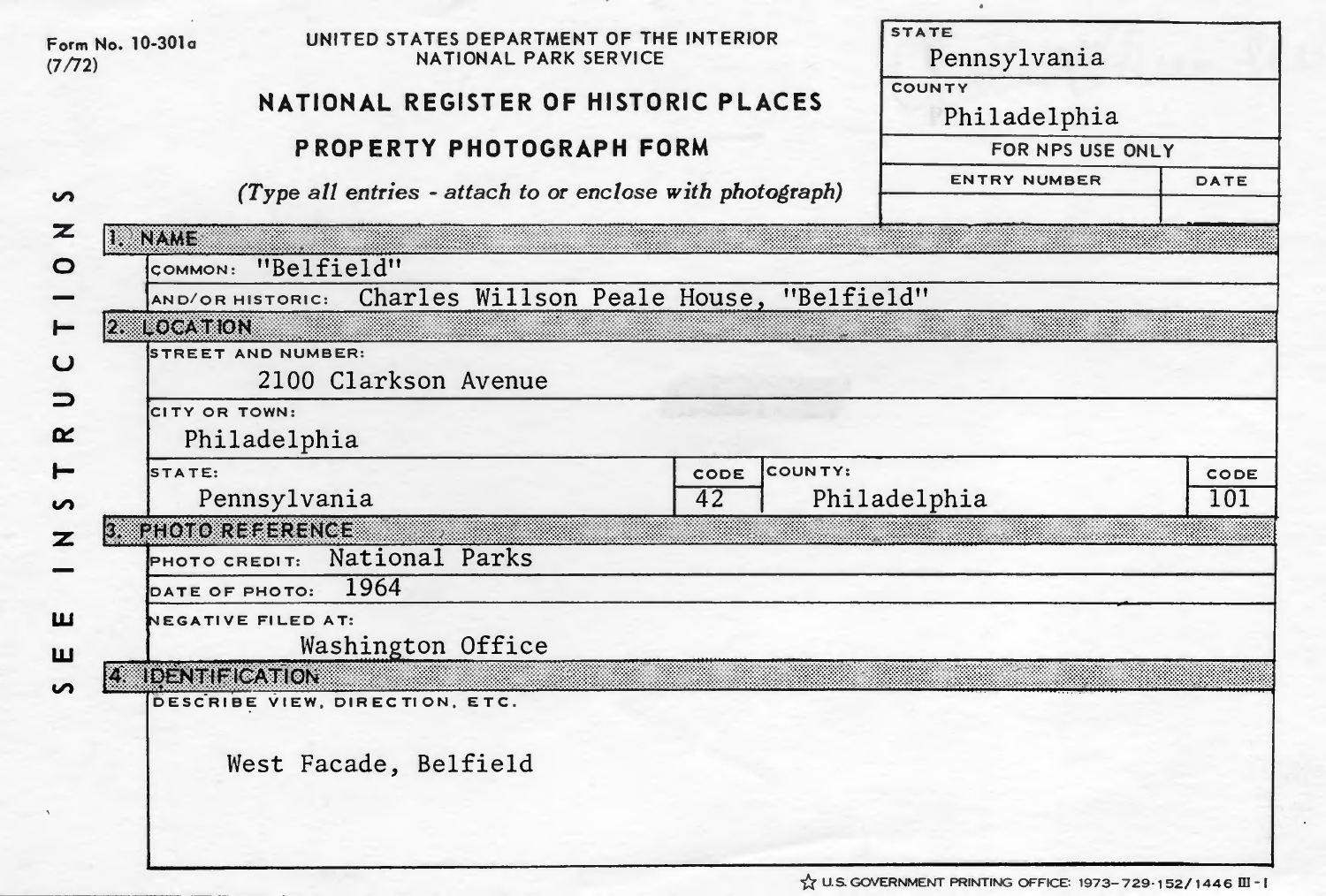